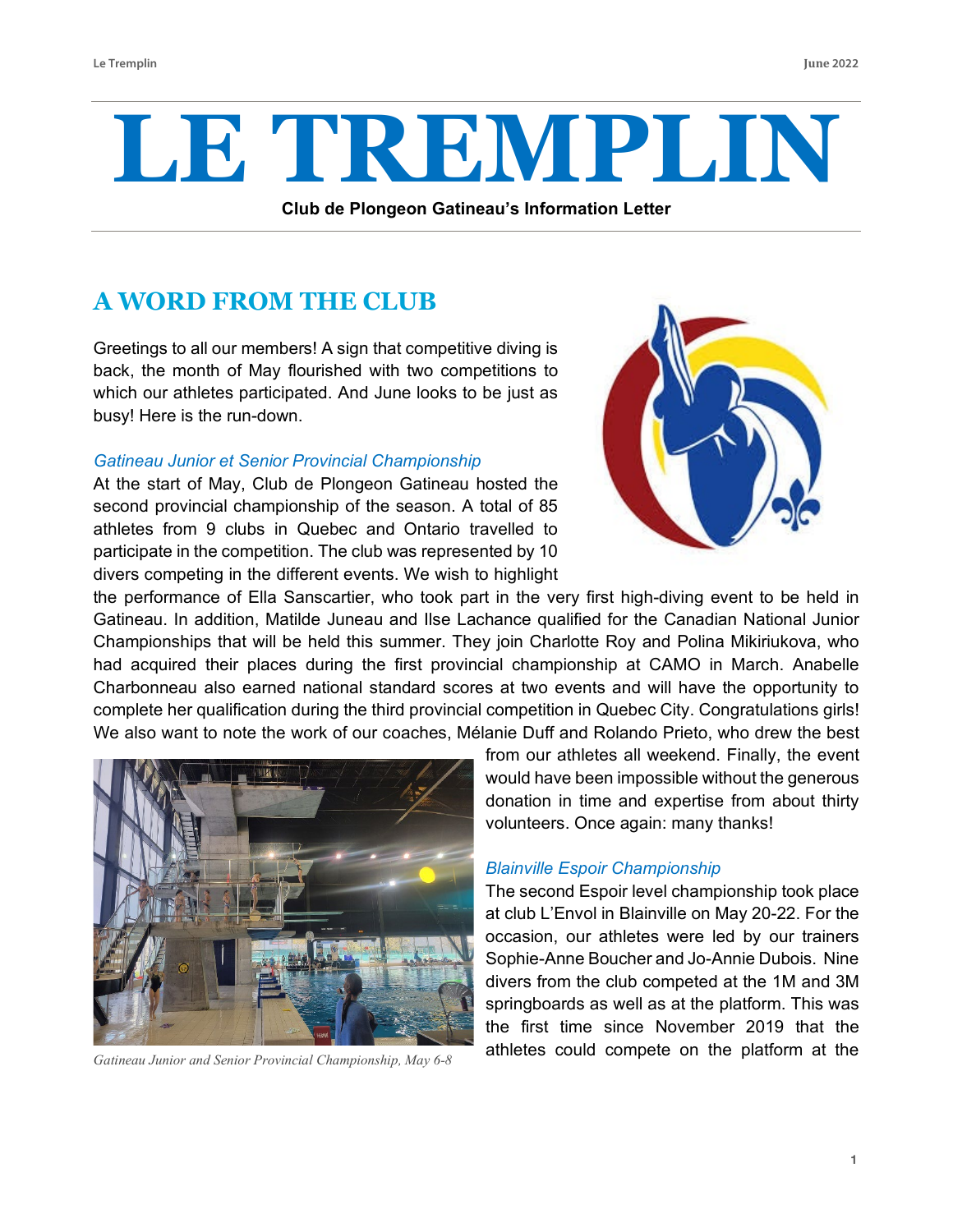Espoir level. Malorie Richard stood out during the competition, winning three medals and completing her passport giving her full access to the provincial competition circuit. Also, Maxime Robin, Bianca Côté, Rose Payant, Vincent Turbide and Nathan Desjardins all earned podiums, winning medals and ribbons. With the conclusion of the two Espoir competitions of 2022, several of the club's divers also qualified for the AQUAM Espoir Super-Final, namely Malorie Richard, Rose Payant, Maxime Robin, Charlotte Hébert, Audrey Aylwin-Ratté, Anabelle Charbonneau, Vincent Turbide, Nathan Desjardins, Saskia Pelletier and Harper Compton. We are super proud of you!





*Blainville Espoir Championship, May 20-22*

#### *The June Schedule*

Two competitions are on the docket for this month. First, the third Junior and Senior Provincial Championship of the season will take place on June 9-12 at the PEPS in Quebec City. Ten divers will don the club's colours in Quebec City. Then, the AQUAM Espoir Super-Final will be held at the outdoor basin of Parc Jean-Drapeau in Montréal, from the  $24<sup>th</sup>$  to the  $26<sup>th</sup>$  of June. The Super-Final, a special event that closes the Espoir season, gathers the best athletes of that level in Quebec. It is back in 2022 after a two-year pause. We hope that all divers having the honor to take part in the Super-Final can fully enjoy the experience. It's a unique occasion to participate in an outdoor competition and display the skills they developed over the season. More importantly, have fun!

Club de Plongeon Gatineau

### **ATHLETE OF THE MONTH OF JUNE 2022**



#### **Maxime Robin**

Maxime is the perfect example of resilience in an athlete. During the last Espoir competition held from May  $20<sup>th</sup>$  to the  $22<sup>nd</sup>$ , Maxime obtained her qualification to the AQUAM Espoir Super-Final on top of obtaining a 6th place podium and winning a bronze medal. In addition to being invested in the sport, motivated and above all perseverant, Maxime is a leader during training and concentrates on executing her movements with quality.

Congratulations Maxime!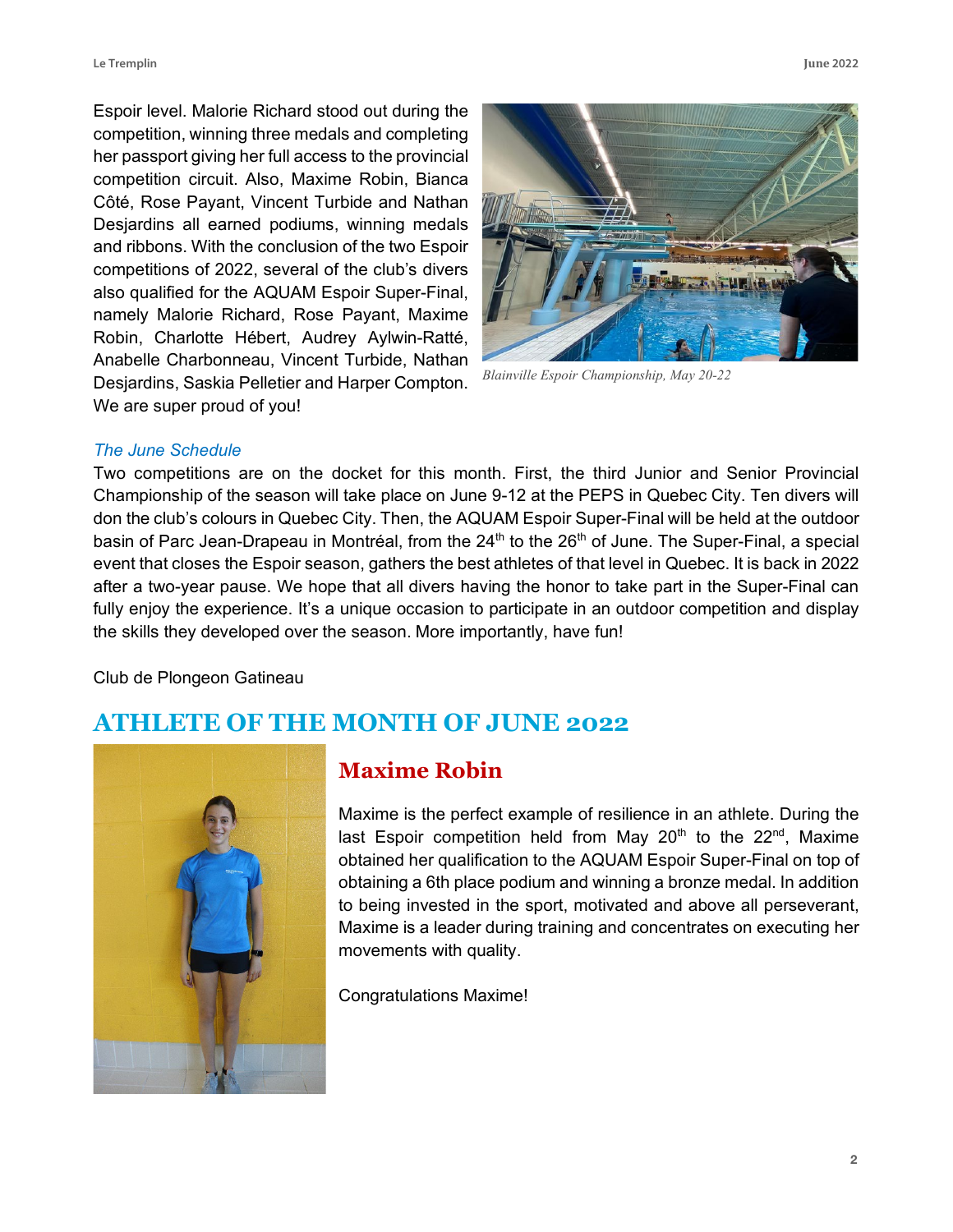## **SPOTLIGHT ON… ANALIE AYLWIN-RATTÉ**

#### *Can you introduce yourself, tell us how long you have been with the club, and what you do with the club?*

I'm 16 and in 4th secondary at Mont-Bleu high school, enrolled in sports-studies. I dive with Club de Plongeon Gatineau since the age of 8 and started coaching two years ago.

#### *Where are you from originally?*

I have always lived in Gatineau. However, my family is from the Témiscamingue.



#### *What brought you into the world of diving at the very beginning?*

When I was younger, my parents would enroll me in alternance in different recreational sports, so I could explore different paths, and at the same time I was part of a cheerleading team. During a swimming class, diving courses being held at the same time grabbed my Dad's attention, who proposed that I try the sport. I loved it from the beginning!

#### You are part of the sports-studies program. Can you talk to us about what this program brings to you?

The sports-studies program is exactly what I need. School was always relatively easy for me and I'm disciplined in my studies. Sports-studies meets my expectations. The other students in my class have a lot of energy and are very engaged, which makes the class dynamic quite interesting. In the program, academic success is the priority and our grades are important for remaining enrolled, so we have to be disciplined. At the same time, the program is adapted to our training regimen and our competitions.

#### *Can you describe your journey and successes as an athlete?*

After signing up for recreational classes and taking part in day camps, I entered in the club tryouts and was selected for the competitive groups. My path at the competitive level was progressive. At first, at the Espoir level, I had average results but slowly my performances improved so that I was regularly on the podium. I was awarded the trophy for the best athlete of the competition at my last Espoir level meet, which took place at the home pool in Gatineau in 2019. I also won gold at the platform for two consecutive years at the AQUAM Espoir Super Final. This motivated me a lot and my objectives kept increasing. After completing my passport for the Junior provincial circuit, I earned my place for the Canadian National Championships at the 3M springboard and was expecting the same at the platform. Unfortunately, these were cancelled because of COVID. The term resilience was appropriate here, but it still hit me hard. This year, I am specialising at the 1M and 3M and decided to forego the platform. My goals are to participate at the national championships in my category, to always give 100%, and above all to not let pressure affect me.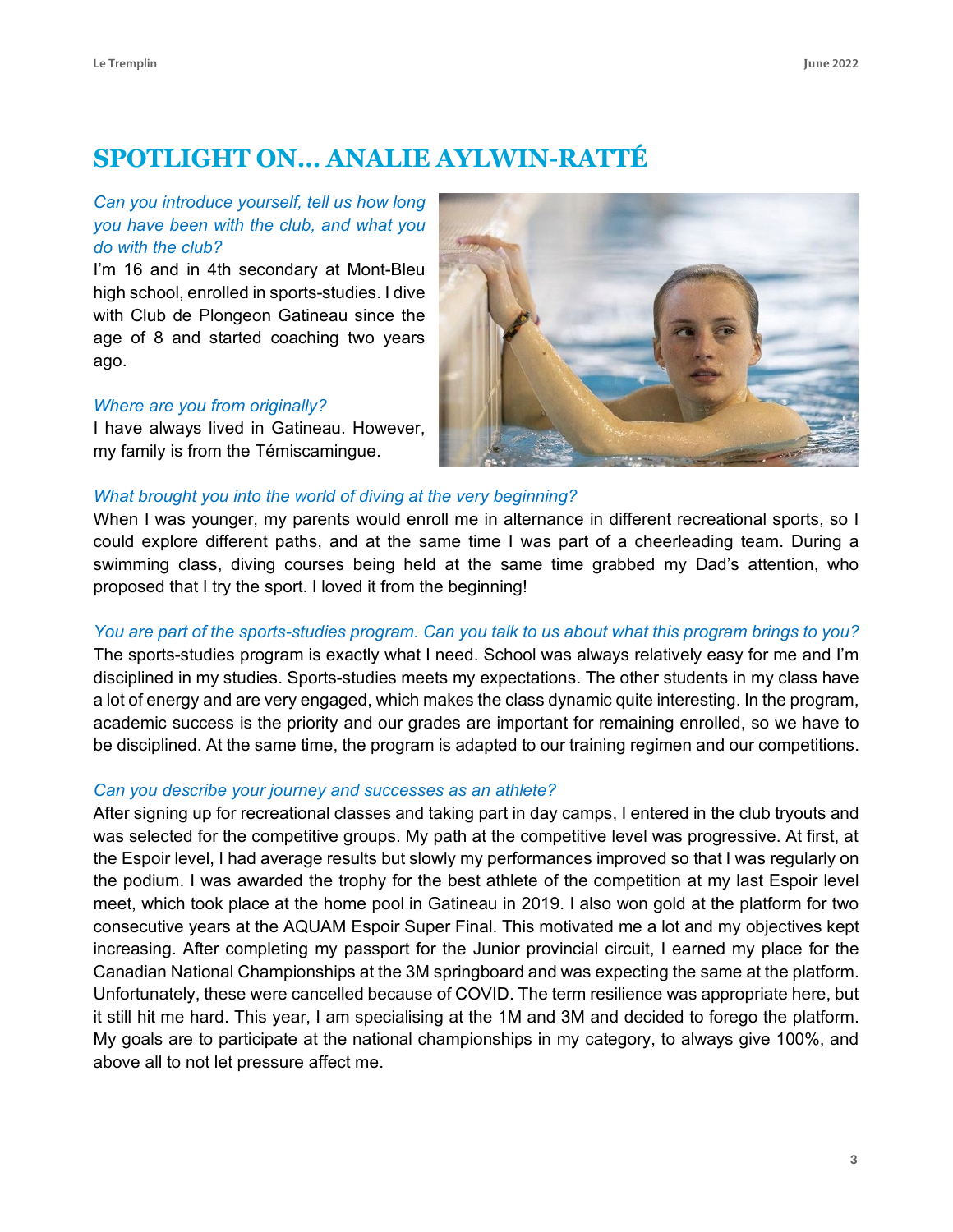#### You started coaching some of the young divers from the club. How was the jump to becoming a trainer? *Was it what you expected?*

I started coaching 2 years ago after following a mandatory training session that helps a lot with handson assistance of athletes and with sports ethics. The experience I have as a diver benefits me quite a bit with identifying the corrections I should provide to young divers, but I still needed a period of adaptation to learn how to properly communicate my advice. You discover that you learn a lot from each athlete. I enjoy planning courses, seeing the athletes' progression and also having fun with them. I'd love to continue with my own training as a coach to increase my competencies. I suggest that other athletes should try coaching, it's quite gratifying.

#### *What makes you passionate about diving?*

At first, it was the thrill and the feel of entering the water that attracted me to diving. With time, I realized that it was much deeper than that. After all these years, I found a home in it and it's difficult to imagine what my life would have been like without this fabulous sport. While it's an individual activity, there is a wonderful team spirit in diving. What's special too, is the beautiful chemistry that exists during competitions. Podiums are not the primary objective. Rather, it is earning our standards that allow us to compete at higher levels. So, no matter the performance of other athletes, when we attain our standards, the primary objective is met.

#### *Can you tell us something unusual that we don't know about you?*

At the very beginning, during my recreational days I failed my level 2! It's a story I like to share with the young divers I train at the recreational level, especially if one fails and is disappointed. It's a nice story that shows that having fun and perseverance are key.

---

This year, Analie became the senior member of our sports-studies group. Her work ethic and perseverance are exemplary for our young divers. At the same time, she brings this passion and energy to the next generation of young athletes through coaching. We wish you a lot of success in everything that comes next. You completely deserve it! Thanks so much for sharing your inspiring story with us.

Thanks Analie!